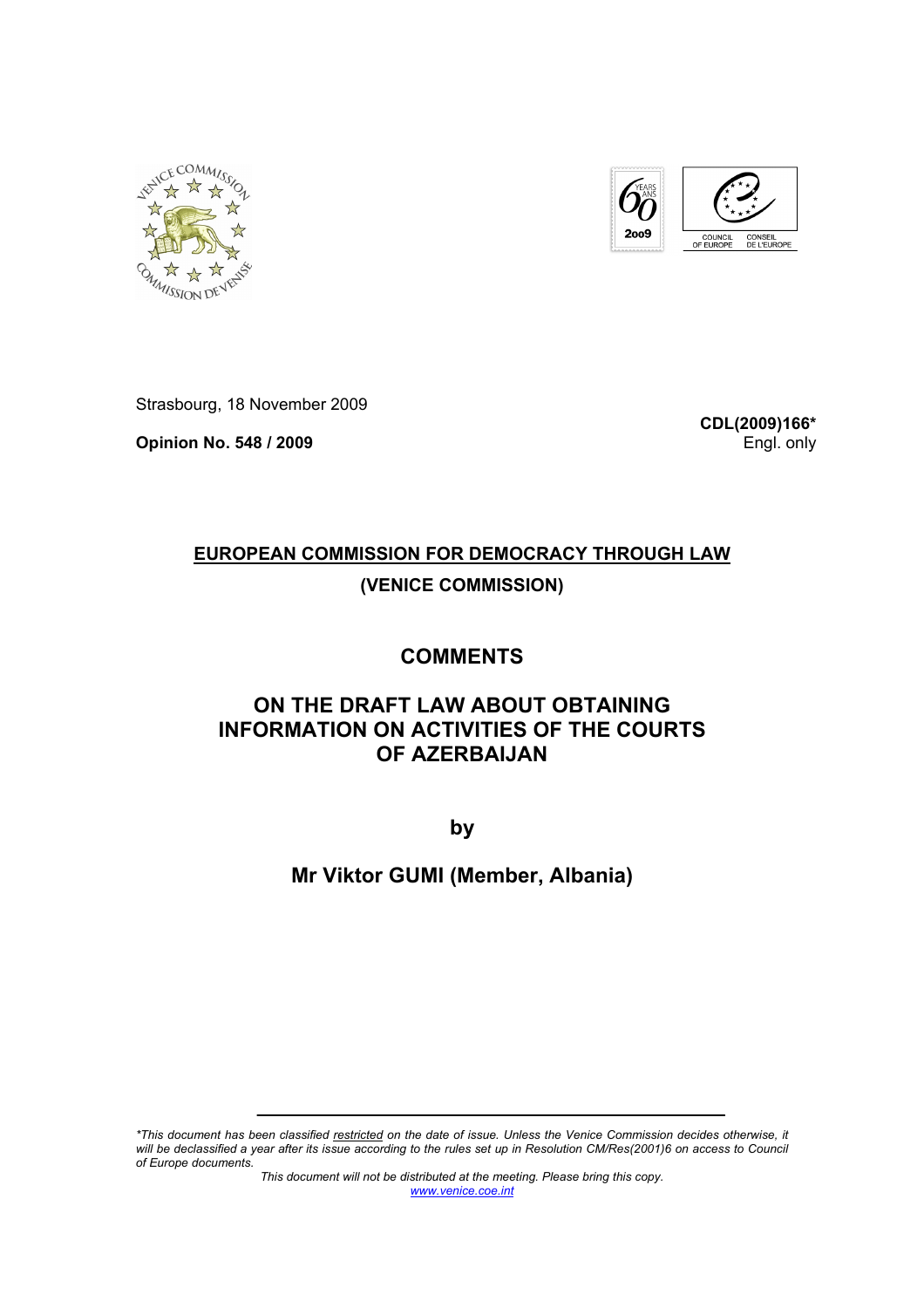#### $CDL(2009)166$  - 2 -

#### **I. Introduction**

1. By letter dated 3 July 2009, the Azerbaijan authorities requested the opinion of the Venice Commission on the draft law About obtaining information on activities of the courts (hereinafter "the draft law").

2. Mr Victor Gumi/----, member of the Venice Commission in respect of Albania, was/were appointed as rapporteur/s and presented his/their comments.

3. The present opinion was drawn up on the basis of the rapporteurs' comments and was adopted by the Venice Commission at its 80-th Plenary Session (Venice, 9 October 2009).

#### **II. Applicable standards**

4. Republic of Azerbaijan is a member state of many international organizations, a signatory to the key international human rights documents and as such is bound by the commitments to respect human rights, including the right to information.

5. As a member state to the United Nations since March 1992, it has also joint the Universal Declaration on Human Rights, which declares in its Article 19 that: "Everyone has the right to freedom of opinion and expression; this right includes freedom to hold opinions without interference and to seek, receive and impart information and ideas through any media and regardless of frontiers".

6. Azerbaijan acceded to the International Covenant on Civil and Political Rights (ICCPR) (ratified by Azerbaijan 13 August 1992), which sets out in article 19 "freedom to hold opinions" and freedom to "seek, receive and impart information and ideas through any media and regardless of frontiers";

7. In March 2000 Azerbaijan acceded to the Aarhus Convention (Convention on access to information, public participation in decision making and access to justice in environmental matters).

8. Azerbaijan signed on 25 January 2001 and ratified on 15 April 2001, the European Convention on Human Rights (ECHR), Article 10 of which protects freedom of expression and information.

9. Article 50 (1) of the Constitution of Republic of Azerbaijan specifically guarantees freedom of information, providing that: "Everyone is free to look for, acquire, transfer, prepare and distribute information".

The Constitution of the Republic of Azerbaijan provides the direct application in national law of international agreements, including the ICCPR and the ECHR. Article 148 (2) of the Constitution provides: "International agreements wherein the Azerbaijan Republic is one of the parties constitute an integral part of legislative system of the Azerbaijan Republic". Article 151 provides that: "Whenever there is disagreement between normative-legal acts in legislative system of the Azerbaijan Republic (except Constitution of the Azerbaijan Republic and acts accepted by way of referendum) and international agreements wherein the Azerbaijan Republic is one of the parties, provisions of international agreements shall dominate".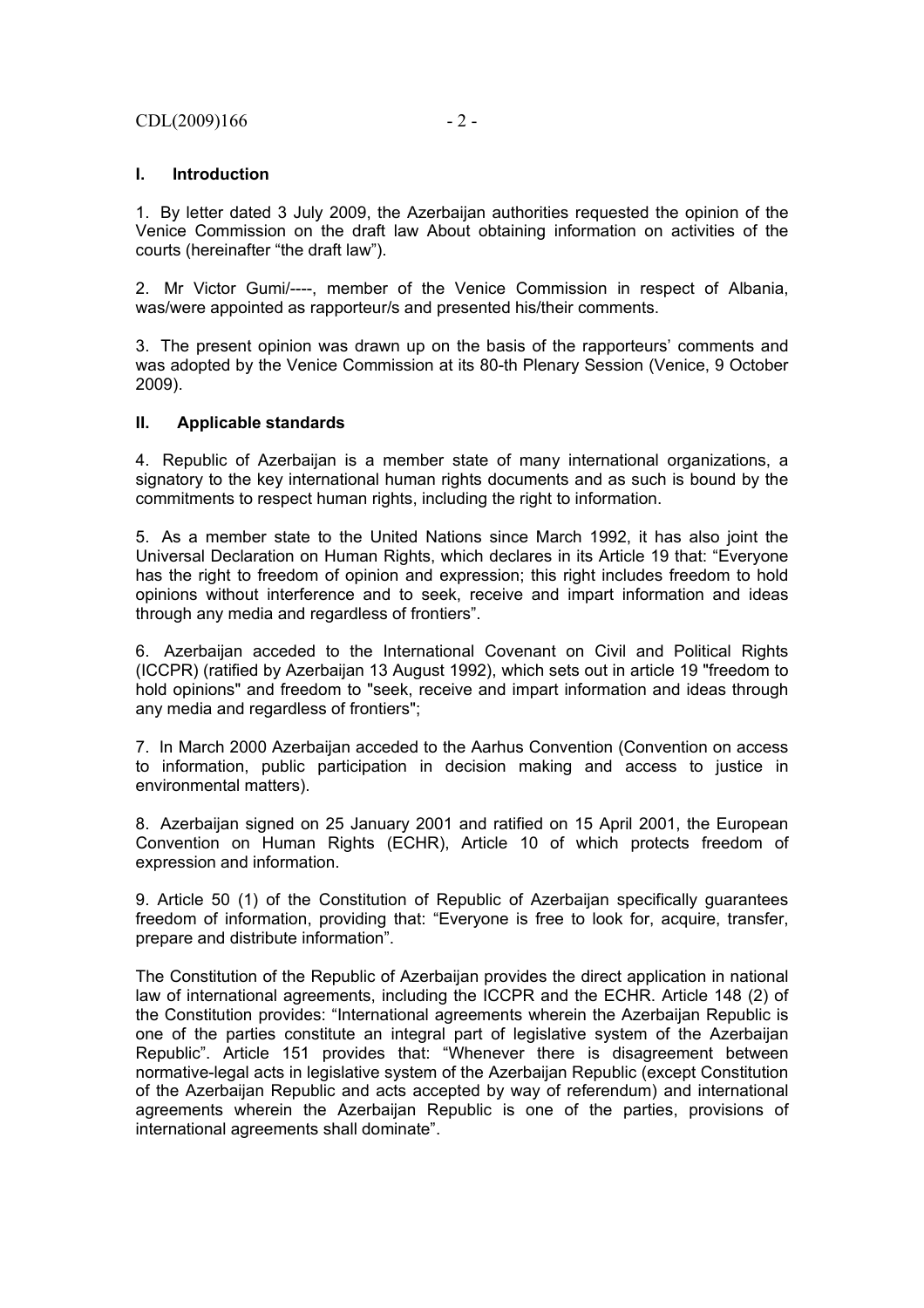#### **B. The right of access to official documents**

10. The first political recognition of a right of access to official documents was Recommendation No. R (81) 19 of the Committee of Ministers to member States on access to information held by public authorities. One year later, this recommendation was followed by the Declaration of the Committee of Ministers on freedom of expression and information, adopted on 29 April 1982. Other legal instruments were elaborated<sup>1</sup>. In 2002 the Committee of Ministers adopted its Recommendation Rec (2002)2 on access to public documents.

11. The Convention on Access to Official Documents is based on recommendation Rec (2002)2 and contains a set of provisions aiming at setting a minimum standard for legislation and practice in the Member States. This instrument refers in particular to Article 19 of the Universal Declaration of Human Rights, The United Nations Convention on Access to Information, Public Participation in Decision-making and Access to Justice in Environmental Matters and the Convention for the Protection of Individuals with regard to Automatic Processing of Personal Data of 28 January 1981.<sup>2</sup>

12. The Convention on Access to Official Documents has been adopted by the Committee of Ministers on 27 November 2008 at the 1042bis meeting of the Ministers' Deputies. It is open for signatures since May 2009. When it enters into force, it will become the first international binding instrument recognising a general right of access to official documents held by public authorities. It can therefore be considered that the above instrument is, at this point in time, the most advanced one at the international level. For this reason, this opinion will refer to the fundamental principles contained in this Convention and outlined below.

13. Articles 1 and 2 of the Convention on Access to Official Documents state that everyone shall have access, on request and without discrimination on any ground, to official documents held by public authorities. The term "Public authorities" covers government and administration at the national, regional and local level, legislative and judicial bodies insofar as they perform administrative functions and natural or legal persons insofar as they exercise administrative authority. Furthermore, the member states are invited to include legislators and courts of law in their entirety. The parties may also opt to include natural or legal persons insofar as they perform public functions or operate with public funds. The term "Official documents" means all information recorded in any form, drawn up or received, and held by public authorities.

14. Article 3 states that possible limitations may be described, which shall be set precisely and only for the protection of certain enumerated interests such as national security, international relations, prevention and investigation of criminal activities, inspection by public authorities, privacy, commercial interests, equalities of parties to court proceedings, environment and internal deliberations of authorities. A harm test shall apply, which means that access shall only be refused if release of information would or would be likely to harm a protected interest. However, even so, release shall

<sup>1&</sup>lt;br>
<sup>1</sup> Recommendations of the Committee of Ministers to member States No. R (81) 19 on the access to information held by public authorities, No. R (91) 10 on the communication to third parties of personal data held by public bodies, No. R (97) 18 concerning the protection of personal data collected and processed for statistical purposes, No. R (2000) 13 on a European policy on access to archives.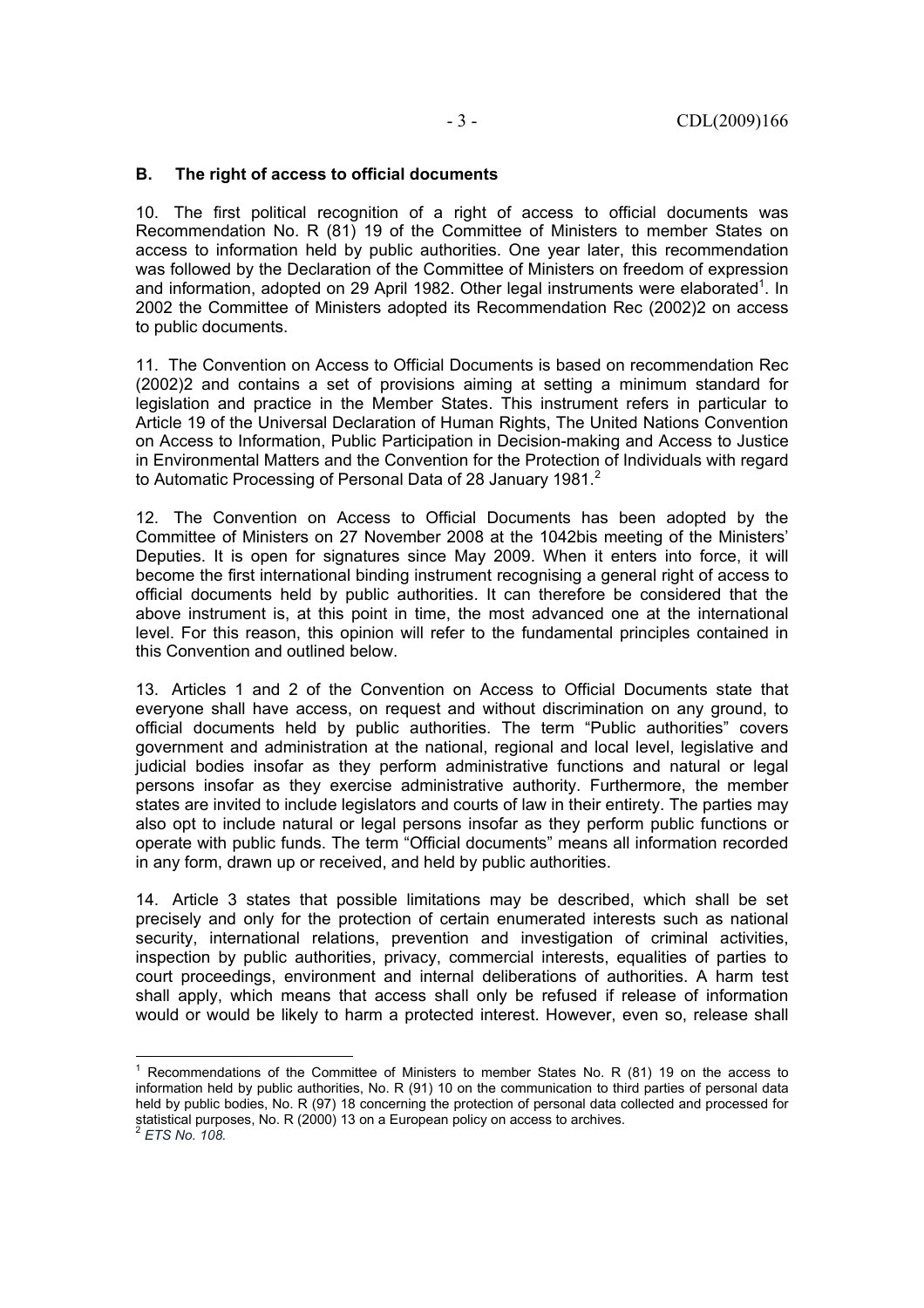take place if there is an overriding public interest in the disclosure. Time limits for secrecy are recommended.

15. Article 4 states that formalities shall be kept to a minimum and the applicant shall not be obliged to give reasons for the request. Parties may give the applicant the right to remain anonymous, unless it is essential that the identity be revealed in order to process the request.

16. Article 5 states that the authority shall help the applicant, as far as reasonably possible, to identify the requested document. Applications shall be dealt with promptly by the authority that holds the requested documents. Decisions shall be reached, communicated and executed as soon as possible or within a reasonable time limit which has been specified beforehand. Refusals, in whole or in part, shall contain the reasons for refusal. Manifestly unreasonable requests and requests that are too vague may be refused.

17. Articles 6 and 7 states that where access is granted to the document as a whole or parts of it the applicant shall be able to choose whether to inspect an original or copy of the document or receive a copy in any available format. Access can also be granted by referring the applicant to other easily accessible sources. Fees may be charged for copies, based on the self-cost of reproduction and delivery.

18. Article 8 states that an applicant, whose request has been refused, in part or full, shall have access to a review procedure before a court of law or another independent and impartial body established by law.

19. Article 9 states that certain complementary measures are prescribed, such as the duty to inform the public of its right of access to official documents, an undertaking to educate public officials about their obligations and to manage documents efficiently as well as to apply clear rules for storage and destruction of documents.

20. Article 10 states that the authorities shall, when appropriate, proactively make such official documents that they hold public at their own initiative in order to promote administrative transparency and efficiency and to encourage informed participation by the public in matters of general interest.

21. As concerns the European Convention on Human Rights (ECHR), it recognises under the fundamental right to freedom of expression under the right to receive and impart information without interference by public authorities. The European Court of Human Rights (ECtHR) has distinguished two components: a) public and media access and b) individual access to information, including the right of access to documents by those individuals who have a particular interest in obtaining the information.

22. The ECtHR has recognized on several occasions "the right of the public to be properly informed" and "the right to receive information", but until recently the ECtHR has been very reluctant to derive from Article 10 of the ECHR a right to have access to public or administrative documents.

In the cases of Leander v. Sweden<sup>3,</sup> Gaskin v. United Kingdom<sup>4</sup> and Sîrbu v. Moldova<sup>5</sup>, the ECtHR recognized "that the public has a right to receive information as a corollary of

j

<sup>3</sup> *Leander v. Sweden*, Judgment of 26 March 1987, § 74.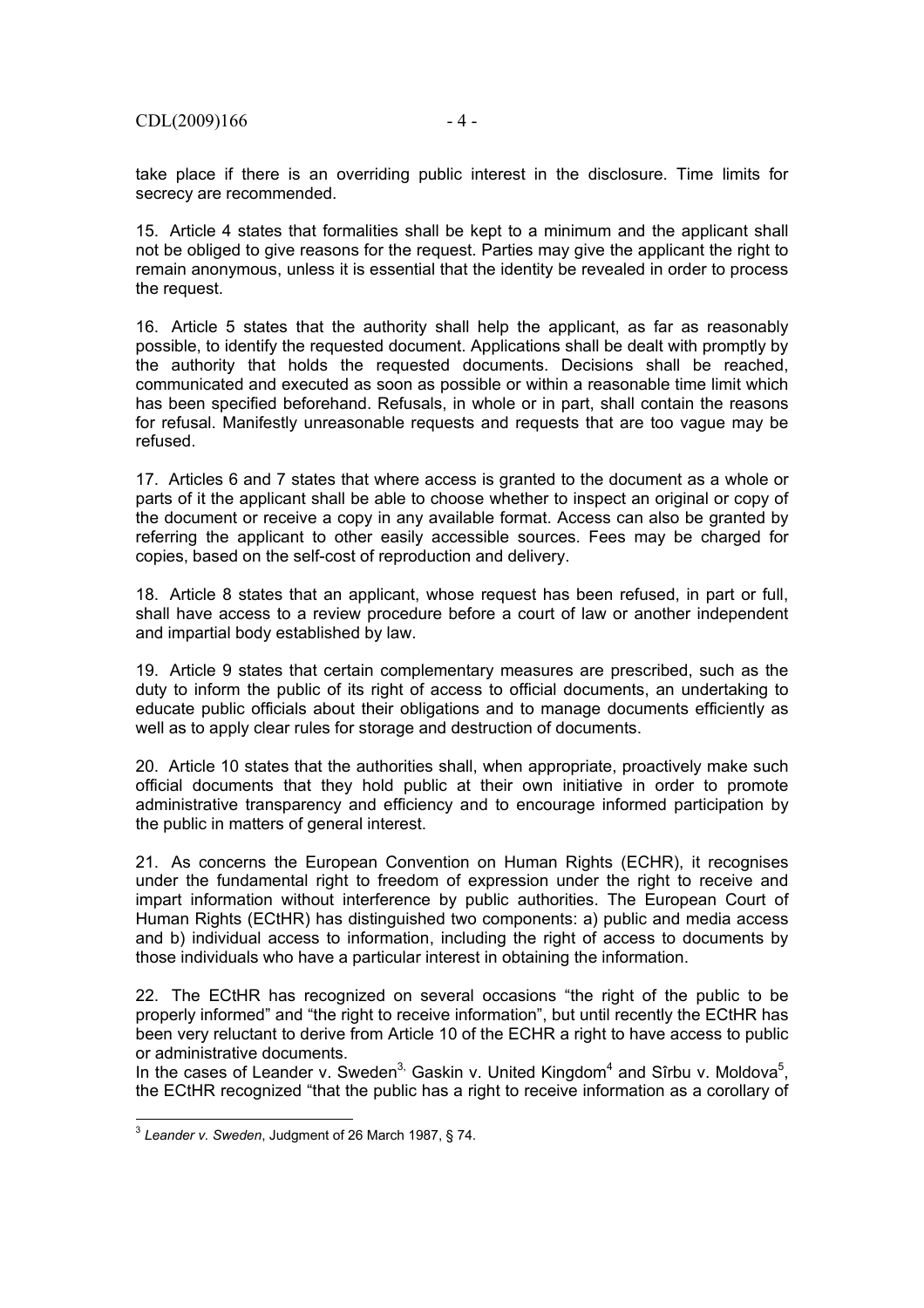the specific function of journalists, which is to impart information and ideas on matters of public interest". The ECtHR however was of the opinion that the freedom to receive information basically prohibits a government from restricting a person from receiving information that others wish or may be willing to impart to him. It was decided in these cases that the freedom to receive information as guaranteed by Article 10 could not be constructed as imposing on a State positive obligations to disseminate information or to disclose information to the public.

23. In 2006 $<sup>6</sup>$  the ECtHR applied for the first time Article 10 of the ECHR to a case where</sup> a request of access to administrative documents was refused by the authorities. The case concerned a refusal to give an environmental protection NGO access to documents and plans regarding a nuclear power station in Temelin, Czech Republic. Although the ECtHR found no breach of Article 10, it explicitly recognised that the refusal by the authorities to grant access to certain documents represents an interference with the right to receive information guaranteed by Article 10 ECHR, which means that the refusal has to meet the conditions set forth in Article 10 § 2: it must be prescribed by law, have a legitimate aim and must be necessary in a democratic society.

24. In addition, the ECtHR has recognised a positive obligation to provide, both proactively and upon request, information related to the enjoyment and protection of other ECtHR rights such as the right to respect private and family life<sup>7</sup>. The right to a fair trial guaranteed by Article 6 of the ECHR gives the parties to court proceedings a right to have access to documents relevant to their case held by the court. However, the right for an individual to obtain information that is not personally related to him or her is unlikely to give rise to a "civil right or obligation" so as to engage Article 6. On the other hand, the denial of access to information that could assist an individual in establishing a claim for damages can potentially infringe Article  $6^{8}$ .

25. The most recent decision in the case of *Társaság a Szabadságjogokért v. Hungary*, 9 constitutes a landmark decision on the relation between freedom to information and ECHR.

In 2004, the Constitutional Court of the Republic of Hungary denied the *Társaság a Szabadságjogokért* (Hungarian Civil Liberties Union – HCLU)'s request for access to a complaint submitted by an MP who suggested to restrict some drug-related parts of the Criminal Code. Because HCLU is active in the field drug policy advocacy, particularly focused on harm reduction, the NGO wanted to form an opinion on the particulars of the complaint before a decision was handed down. The Constitutional Court denied HCLU's request, explaining that a complaint pending before the Court could not be made available to uninvolved parties without the approval of its author. The Constitutional Court never consulted the MP.

According to the ECtHR's decision, to receive and impart information is a precondition of freedom of expression, since one cannot form a well-founded opinion without knowing the relevant facts. The ECtHR recognized for the first time that Article 10 of the

<sup>&</sup>lt;sup>4</sup> Gaskin v. United Kingdom, Judgment of 7 July 1989, § 52.<br><sup>5</sup> Sîrbu and others v. Moldova, Judgment of 15 June 2004, § 17<br><sup>6</sup> Decision by the ECtHR (Fifth Section), Sdruženi Jihočeské Matky v. Czech Republic, Applicatio

See in particular judgments in the case of *Gaskin v. the United Kingdom*, 7 July 1989, and in the case *Guerra and Others v. Italy*, 19 February 1998.<br><sup>8</sup> See McCinters v. *I*n C.

See *McGinley and Egan v. United Kingdom*, 9 June 1998, §§ 85-86, Reports of Judgments and Decisions 1998-

<sup>9</sup> *Application no. 37374/05, judgment* 14 April 2009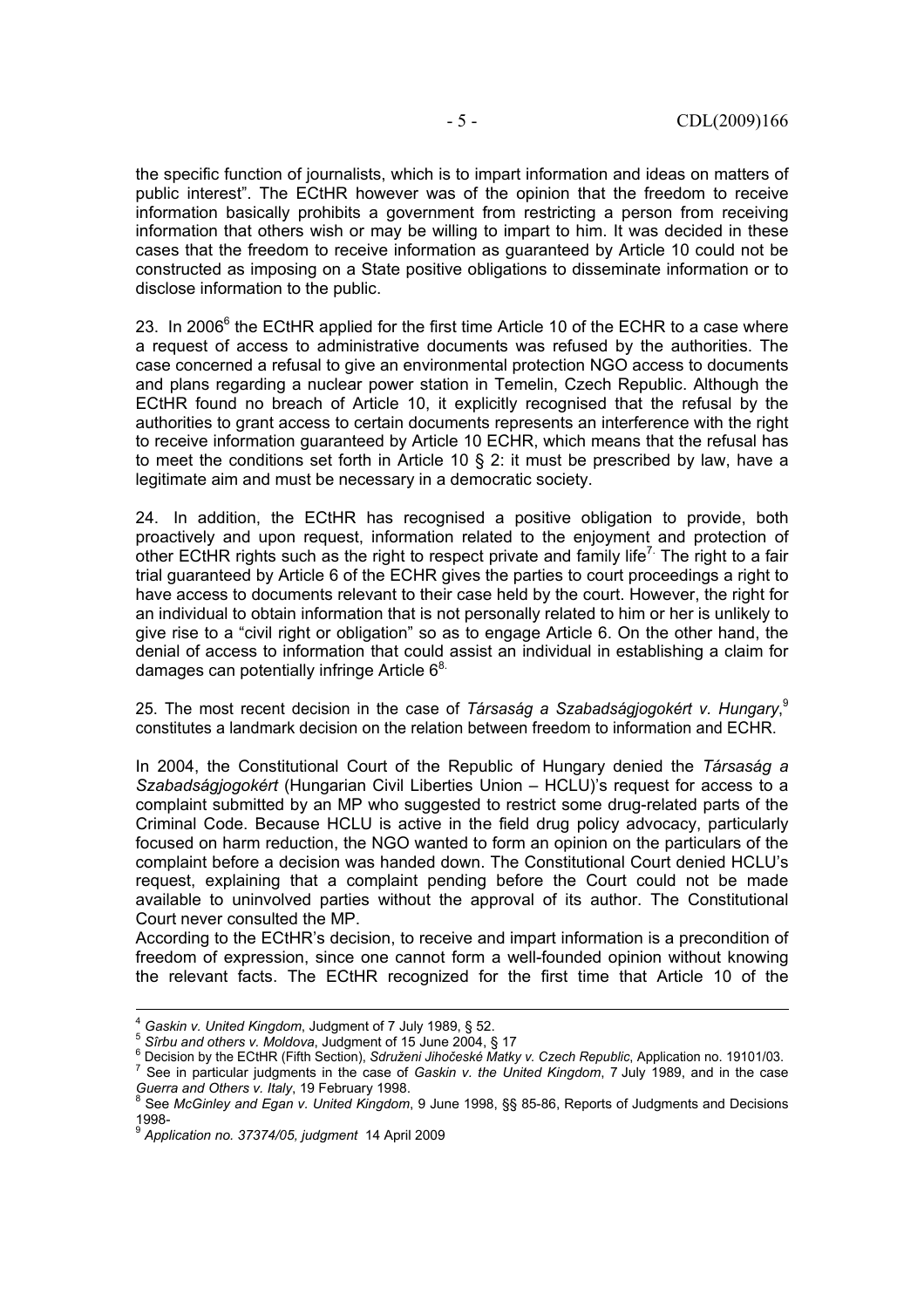Convention guarantees the "freedom to receive information" held by public authorities. The ECtHR found that when the state has information of public interest in its possession, and is requested to disclose such information to a "watchdog" group - whether the press or NGOs that serve a watchdog role - it is obliged "not to impede the flow of information".10

The ECtHR notes that states are obliged to "eliminate barriers to the exercise of press functions where, in issues of public interest, such barriers exist solely because of an information monopoly held by the authorities," and concludes that the Constitutional Court's control of the requested information amounted to a similar sort of "information monopoly."

The ECtHR found that the right of access to government information may be restricted at times to protect other rights, such as personal privacy, but any such restrictions must meet the three-part test set forth in Article 10(2): they need to be provided by law; serve one of the legitimate interests listed in Art. 10(2); and be necessary in a democratic society.

#### **III. Specific comments**

26. Venice Commission did not have for the purpose of consultation the report of the draft law.

27. The aim of this opinion is not to provide an expertise of the law on freedom to obtain information (2005) of the Republic of Azerbaijan. However, the subject that covers the law (2005) and this draft law are very much related to each other; as a consequence the present opinion is inevitable connected and must take in consideration some articles of the law in force "Freedom to obtain information" (2005)

### **Article 3. Definitions**

3.0. The following definitions are used in this Law with the meanings specified:

3.0.1. information – any facts, opinions, knowledge, news or other sort of information produced or acquired as a result of any activities, irrespective of the date of producing, presentation form and classification;

3.0.2. private information or information on family life (hereinafter 'the private life') – any facts, opinions, knowledge on events, activities and circumstances directly or indirectly facilitating the identification of the person;

3.0.3. public information - any facts, opinions, knowledge produced or acquired during performance of duties provided by legislation or other legal acts;

3.0.4. information services – activities aimed at provision of any person filing request with the requested information;

3.0.5. information owner – state authorities, municipalities, legal entities irrespective of the ownership type, and individuals as determined by Article 9 hereof to quarantee the right of information access;

3.0.6. request for information – written or oral application to acquire the information;

3.0.7. information requester (hereinafter referred to as 'the requester') – legal entity or individual applying in writing or verbally to acquire the information;

3.0.8. information disclosure - distribution of information via mass media, official

l  $10$  Ibid, para.36.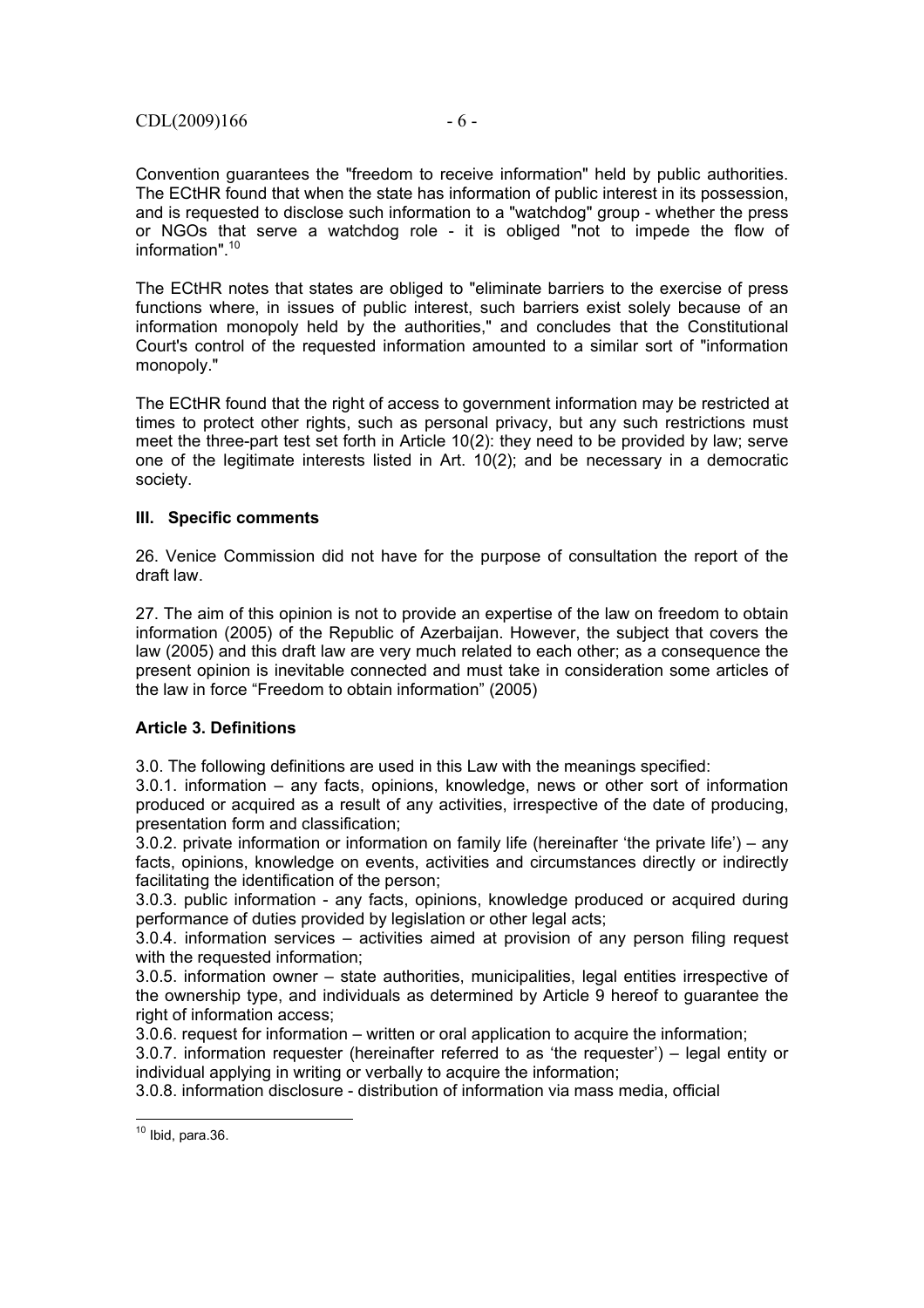publications, questionnaires and reference books; placement with Internet Information Resources; declaration at briefings, press-releases or conferences; disclosure during official or public events without any request for information;

#### **Article 9. Information Owners**

9.1. The below listed are considered the information owners:

9.1.1. state authorities and municipalities;

9.1.2. legal entities implementing the public functions, as well as private legal entities and individuals engaged in the spheres of education, healthcare, cultural and social sphere based on legal acts or contracts.

9.2. Information owner's obligations, established by the present Law, pertain to legal entities and individuals defined in Article 9.1.2. hereof only in relation to the information produced or acquired as a result of public duties carried out, or services provided in the spheres of education, healthcare, cultural and social sphere based on the legal acts or contracts.

28. As a general rule in Europe, the scope of bodies covered by freedom of information laws has been steadily increasing, with more recent laws applying to more bodies. The most recent laws apply to government and administration at the national, regional or local level; all executive and administrative bodies (save for those expressly excepted); all legislative and judicial bodies; state-owned or otherwise controlled companies, and private bodies that perform public functions or receive substantial government funding.

For example, the legislation of FYROM, the last country in the Europe to adopt a Freedom of Information law (2006), encompasses the government and administration at national and local level, but also legislative bodies and judicial authorities, private bodies (natural and legal persons) that perform public functions and all other bodies and institutions that are established by law (different independent Commissions, Regulatory bodies, etc.).

29. Venice Commission in the present draft law considers no principled reasons for treating judicial activity differently than the executive bodies in the Republic of Azerbaijan.

Many countries have increasingly recognized a public right of access to all or virtually all judicial information, including final and interim case orders, case files, criminal investigations and hearings. In some countries, the right is codified in the freedom of information law; in others, access is provided pursuant to constitutional principles of "transparency," "publicity" or "democratic accountability;" criminal and civil procedure codes; regulations; or simply the court's own conclusion that transparency builds public confidence and reduces opportunities for maladministration and corruption.

As a consequence the law on the freedom of information must also cover the administrative function of the courts. Such a practice is also in other countries like Bulgaria, Croatia, Albania, Denmark, Latvia, FYROM, Moldova, Montenegro, Netherlands, Romania, Serbia, Slovenia, Sweden.

30. The existing legal framework of the freedom to information in Azerbaijan does not delegate any power to a separate law on the freedom of information to the court activity.